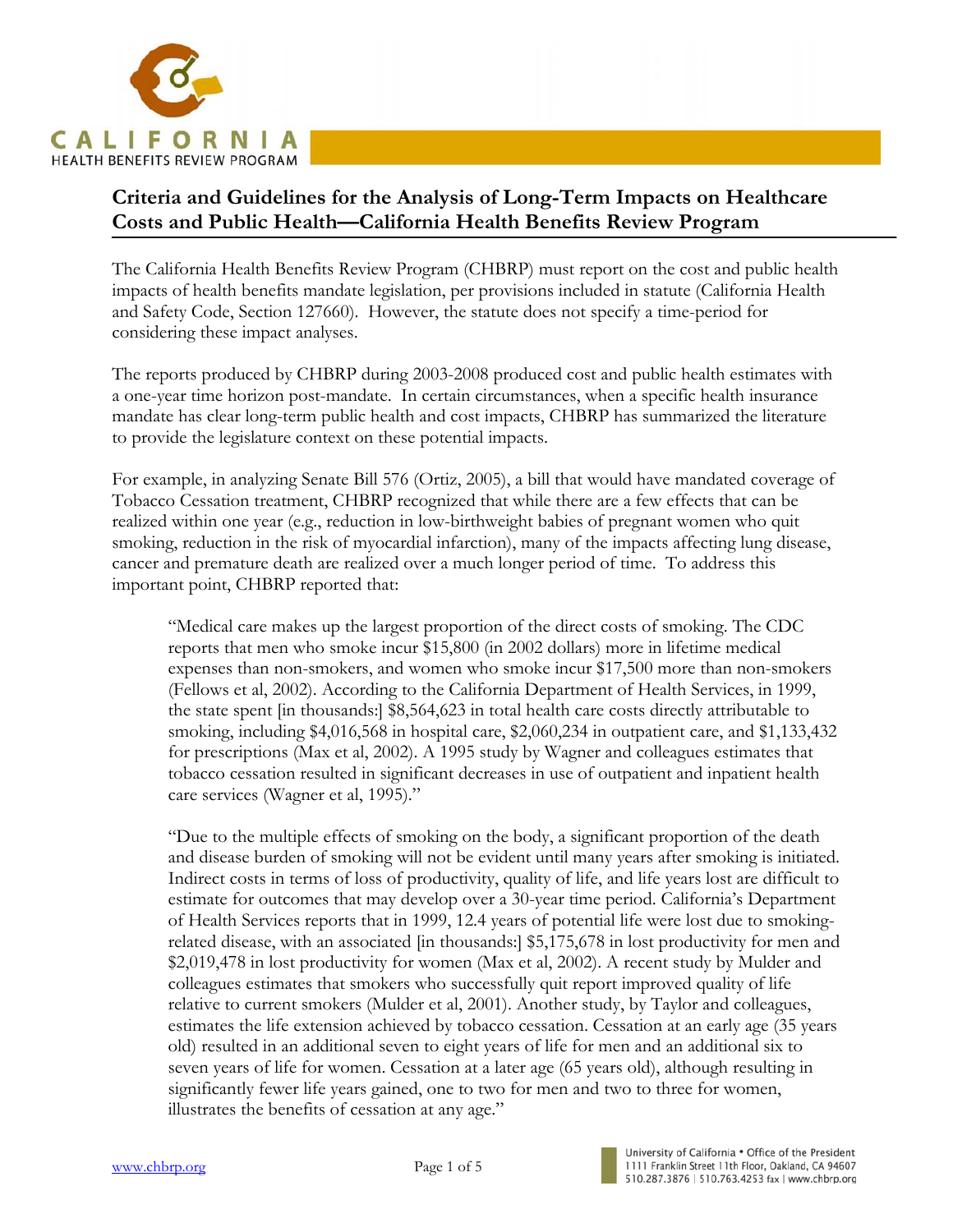### **Short-Term Analysis**

CHBRP has limited its post-mandate cost and public health impact analysis to one-year time horizon in the past for several reasons:

- 1. The CHBRP cost impacts model for premium and total expenditure estimates mimics most insurers' internal processes for determining premium changes in a given year. In general, insurers would determine what benefit design changes (resulting from market, statutory or regulatory forces) would occur in the next contract year and how these changes would affect utilization, costs, and the resulting effect on premium rates for their various large group, small group, and individual product lines. The premium and expenditure information reported in CHBRP reports, therefore, provides the legislature the "real world" perspective on how decisions would be made by health insurers.
- 2. CHBRP has limited capacity for modeling the long-term cost and health consequences of benefit mandates. To conduct such analyses usually requires sophisticated, disease-specific simulation models that permit analysis of the progression of a disease over the course of individual lifetimes and allow for individual variability in disease progression, health outcomes, and subsequent costs. Studies reporting on the cost-effectiveness of medical interventions commonly utilize such models to analyze the lifetime costs and benefits of specific technologies, including devices, surgical procedures, pharmaceuticals, and diagnostic tests. However, it is essentially impossible to construct such models within the 60-day time frame allotted for CHBRP analyses by the legislature.
- 3. Given the specific nature of most mandates analyzed by CHBRP, the long-term cost impacts or public health impacts that are *a result of the mandate* are not necessarily addressed in the literature. In addition, the longer the time horizon, the greater the uncertainty due to compounding factors including changing technology, changing demographics, changes in the economy, and changes in the practice, organization and delivery of medical. In order for CHBRP to estimate the long-term cost implications for a mandate, for example, the literature would need to provide the following information:
	- whether and the extent to which a mandated benefit or services affects mortality/morbidity and the time frame for realizing specific health outcomes.
	- the associated services (e.g. substitute services, services that may be avoided due to increased use of the mandated benefit or service, or additional services incurred due to increased use of the mandated benefit or service).
	- the costs and cost-savings associated with avoided or newly-incurred services (or the frequency/volume and per-unit cost of these services so that CHBRP can estimate the costs or cost-savings).

All of these data elements may not be addressed in the literature and therefore limit CHBRP's ability to make long-term quantitative estimates of cost impacts.

#### **Long-term Analysis**

Nevertheless, some benefit mandates analyzed by CHBRP involve diseases or conditions with significant long-term health consequences and costs that are well-documented in the literature screening and other preventive or disease management services are good examples. Ignoring these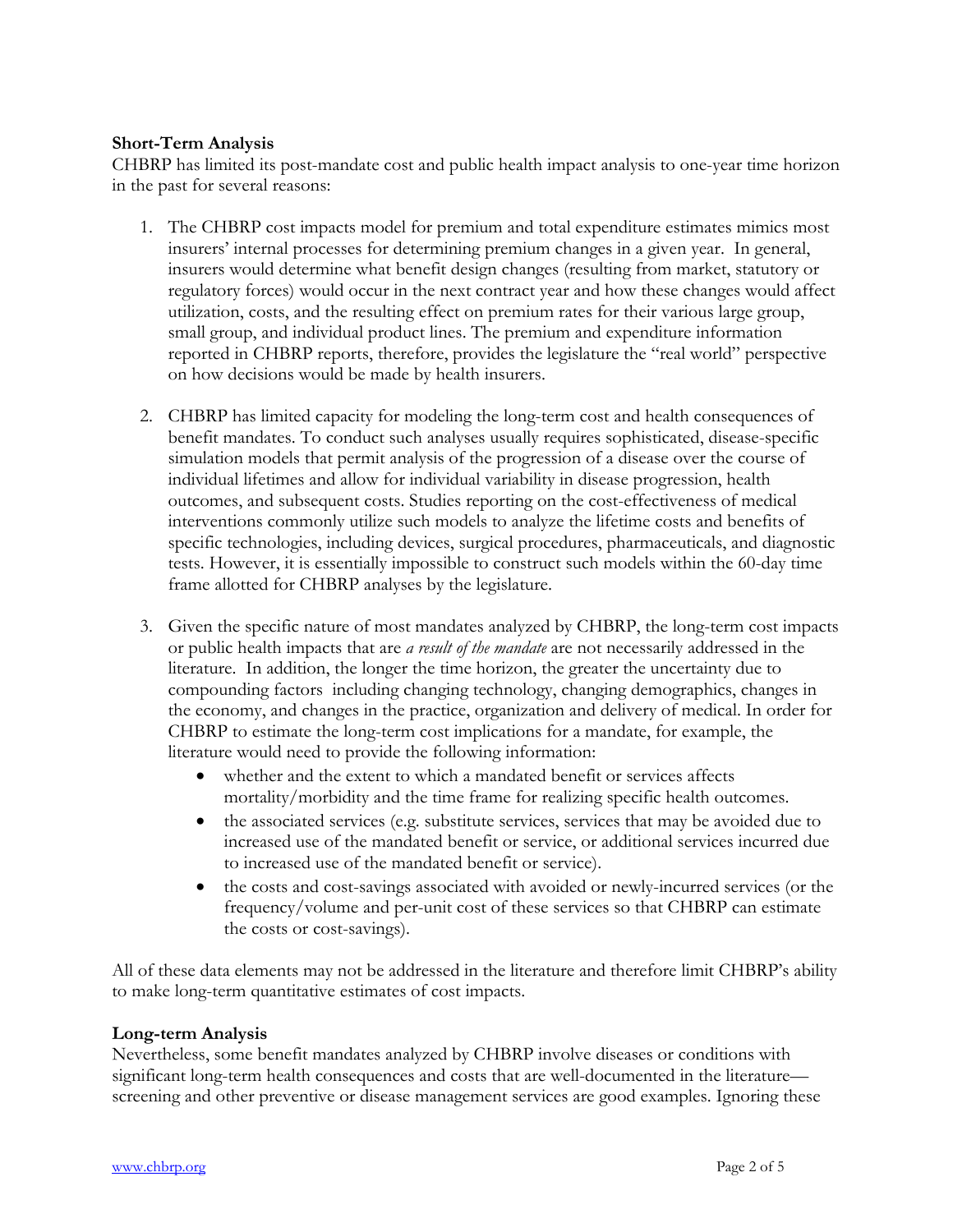long-term consequences because of time constraints may result in analyses that substantially underreport the health benefits and possible cost savings associated with a proposed mandate. Therefore, CHBRP now follows these guidelines and criteria when examining the potential longterm impacts of a proposed mandate:

- 1. During the initial assessment of a proposed mandate, the CHBRP analytic team will determine if there are likely to be long-term health impacts and cost savings based on consultation with the appropriate content experts identified to assist in the analysis.
- 2. The faculty lead for the mandate analysis will work with the medical effectiveness, public health and cost teams, as well as the medical librarian, to determine search terms and parameters that will help identify key literature on the possible long-term cost and public health impacts of the proposed mandate, including cost-effectiveness studies, which typically analyze lifetime health benefits and costs, as well as longitudinal epidemiological cohort studies. The medical effectiveness team will provide a summary of the long-term costs and health benefits associated with the proposed mandate to the public health and cost teams.
- 3. Per the provisions of CHBRP's authorizing legislation, the public health section is to address the "economic loss associated with the disease." Therefore, the public health team lead independently conducts a literature review to summarize existing studies. To the extent that this literature search yields articles on the long-term cost and long-term health impacts of a specific mandate, the public health team will share those with the analytic team.
- 4. The cost team lead will work to review relevant literature, including cost-effectiveness studies that may have modeled long-term costs. The literature on cost-effectiveness analysis will be summarized to inform the reader as to what are the costs associated with a life saved (or a 'quality-adjusted life year' saved).
- 5. The public health team lead will quantify the effect of a mandate on lifetime morbidity and morbidity, if data are available. As mentioned, if sufficient information is not available to quantify impacts, then available qualitative information will be presented.

## **Additional Examples of Long-term Impact Analyses in CHBRP Reports**

CHBRP analyzed the long-term cost and health outcomes for Senate Bill 1245 (Figueroa, 2006), a bill enacted in September, 2006. This bill requires insurers and health plans to cover the test for the human papilloma virus (HPV) for cervical cancer screening. While CHBRP did not estimate any cost or public health impact specifically as a result of the mandate, the analysis offered an alternative scenario in the case that the mandate would spur increased utilization (by 1 percentage point) as a result of a public awareness campaign and providers continued to adopt the new guidelines regarding HPV testing and Pap screenings.

Based on existing cost-effectiveness models, CHBRP was able to report the following:

"It is estimated that 7.6 million women are in health insurance plans affected by this mandate. Therefore, a hypothesized 1 percentage point increase in HPV triage screening would result in 76,000 more women shifting from lifetime conventional Pap tests to lifetime HPV triage screening. A shift from lifetime conventional Pap screening to HPV triage would result in a 29% reduction in lifetime cervical cancer risk and a 9% increase in lifetime costs.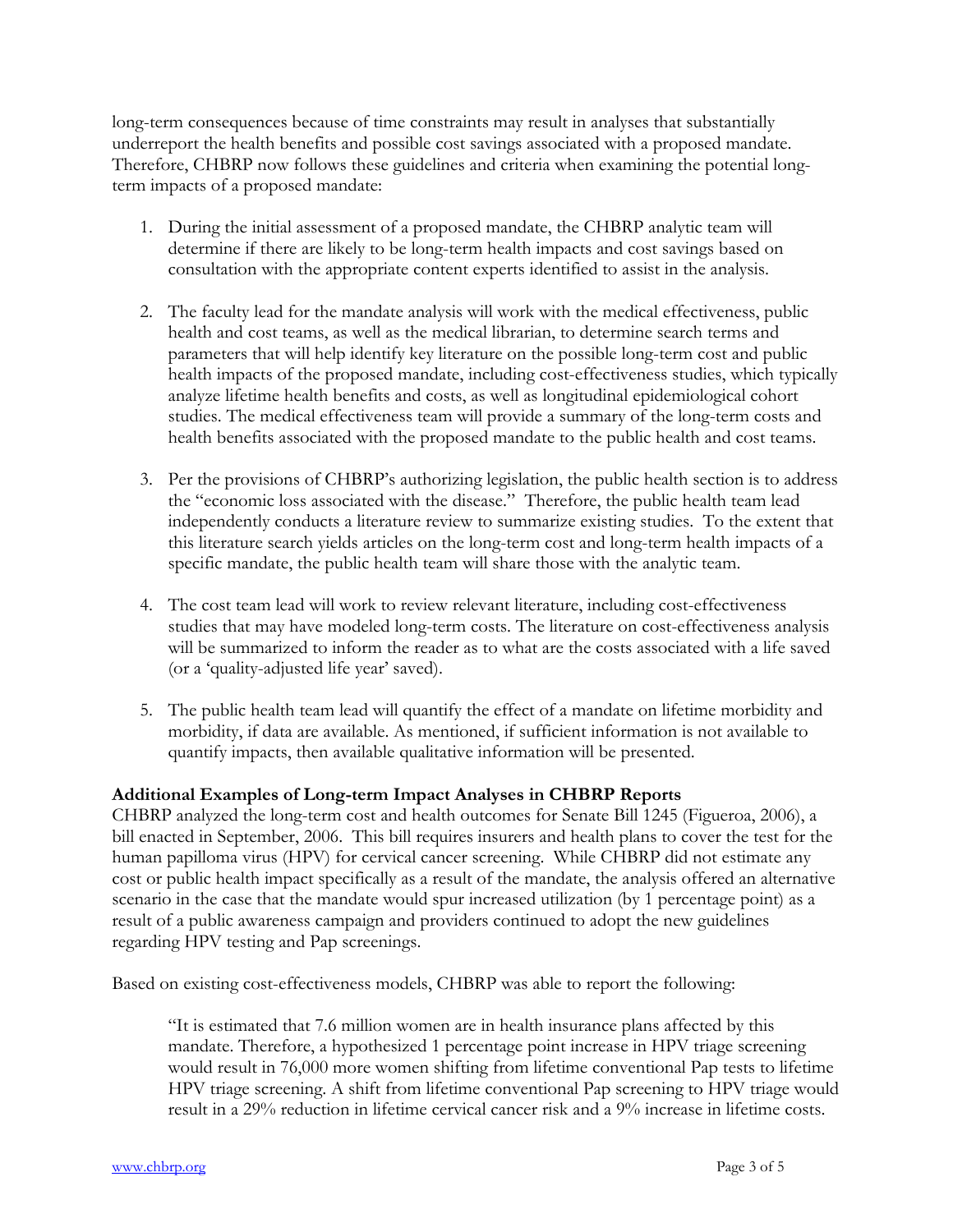In this scenario, for each increase by 1 percentage point in the rate of women screened for cervical cancer using the HPV triage screening strategy (compared to lifetime conventional Pap tests), over the lifetime of the 76,000 women newly subject to this screening strategy, this would result in a reduction in cervical cancer cases from 290 to 205 with an associated cost increase of 14.3 million dollars.

It is estimated that 6.0 million women age 30 or older are in health plans affected by this mandate. Therefore, a hypothesized 1 percentage point increase in HPV primary screening would result in 60,000 more women shifting from lifetime conventional Pap tests to HPV/Pap primary screen at age 30 and older. A shift in the rate of HPV/Pap primary screening in women ages 30 and older (compared to lifetime conventional Pap tests) would result in a 39% reduction in lifetime cervical cancer risk and a 45% increase in lifetime costs. For each increase by 1 percentage point in the rate of women screened for cervical cancer with Pap and HPV concurrent screening (compared to lifetime conventional Pap tests) over the lifetime of the 60,000 women newly subject to this screening strategy, this would result in a reduction in cervical cancer cases from 224 to 137 with an associated cost increase of 57.6 million dollars."

Taking the total lifetime projected costs, a present day value was calculated and included in an alternative estimate on impacts to premiums and total expenditures. This was presented in a table that may be found in Appendix C of *Analysis of Senate Bill 1245: Health Care Coverage: Cervical Cancer Screening Test.* 

CHBRP also considered long-term costs and health outcomes in its report on Assembly Bill 1429 (Evans, 2007), a bill that passed the Legislature and was vetoed by the Governor in 2008. In that analysis, CHBRP provided the following information regarding long-term costs and benefits:

"HPV vaccination will likely produce several important health benefits, including reductions in CIN 2 and 3 [pre-cancerous lesions], cases of cervical cancer, and cervical cancer deaths. Several cost-effectiveness studies have been published recently examining both the longterms costs of vaccination as well as the long-term savings associated with reductions in these adverse health events (Sanders and Taira, 2003; Goldie et al., 2004). These studies found that the lifetime costs and benefits of HPV vaccination for a hypothetical cohort of females aged 12 years, where the vaccine is most effective, produces incremental costeffectiveness ratios (ICERs) of \$22,755 and \$20,600 per quality-adjusted life-year (QALY) saved. These estimates mean that the net cost, after accounting for all savings associated with the reductions in adverse health events, ranges from about \$20,600 to \$22,755 per additional QALY saved, using different assumptions on length of immunity and other such details. Although there is no consensus about the most appropriate threshold, policy makers have routinely accepted technologies with estimated ICERs much higher than these."

In addition, CHBRP estimated that the new mandate would add coverage for a subset of the insured population and

"…approximately 1,000 cases of HPV could be averted over the lifetime of the women impacted by AB 1429, thereby preventing almost 30 cases of cervical cancer and 10 cervical cancer-related deaths."